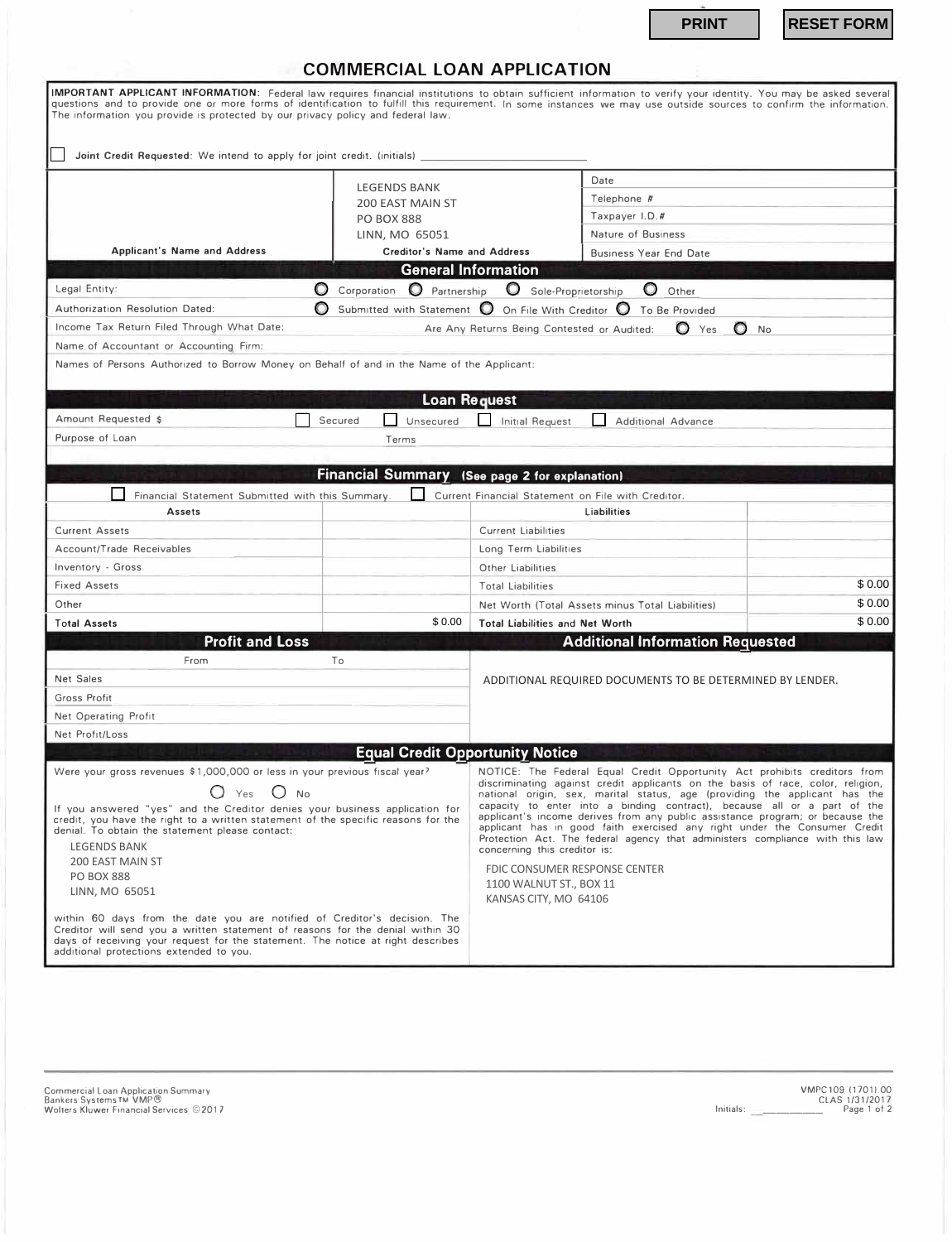#### **Definitions**

- **1. Current Assets - Cash, marketable securities, accounts receivable - trade (net). inventory (net) and other current assets.**
- 2. Account/Trade Receivables All current accounts and notes and deferred notes, less reserve for bad debts.
- **3.** Inventory-Gross Value ot finished goods, work in progress and raw materials.
- **4.** Fixed Assets Net value ot all land, buildings, machinery, equipment, fixtures, furniture, etc.
- 5. Total Assets All current assets, receivables, inventory, fixed assets and amounts due from officers and employees, investments, deferral/prepaid expenses, cash surrender value ot life insurance policies and others.
- **6.** Current Liabilities Bank notes payable, other trade notes payable, accounts payable-trade, other accounts payable, due to otticers and employees, taxes-income other, accrued expenses, long term debt due within one year, other current liabilities.
- **7.** Long Term Liabilities Notes, bonds, and mortgages and other accounts coming due in one year or more.
- 8. Total Liabilities All current, long term and other liabilities.
- 9. **Net** Sales All sales less discounts, charge-backs and allowances.
- 10. Gross Profit Net sales less the cost of goods sold.
- 11. **Net** Operating Profit Gross profit less: expenses, (selling, general and administrative, interest, depreciation). officer's compensation, provision tor bad debt and other expenses.
- **12.** Net Profit or Loss Net operating profit, plus other income, less federal, state and local taxes.
- 13. **Gross Revenues**  Value ot all sales and services provided prior to deducting discounts, charge backs and allowances. This amount is requested to determine Applicant's rights and Creditor's obligations under the Equal Credit Opportunity Act. The term has no exact accounting definition and Creditor will rely on value provided by Applicant.

#### **Notice. Consent and Signatures**

Ohio **Residents:** The Ohio laws against discrimination require that all creditors make credit equally available to all creditworthy customers, and that credit reporting agencies maintain separate credit histories on each individual upon request. The Ohio Civil Rights Commission administers compliance with this law. Any person who, with intent to defraud or knowing that he is facilitating a fraud against an insurer, submits an application or files a claim containing a false or deceptive statement is guilty ot insurance fraud.

This information and the information provided on all accompanying financial statements and schedules is provided for the purpose of obtaining credit for the Applicant(s) or for the purpose of obtaining credit for the Appli

In addition, each individual signing below authorizes the Creditor to check their individual credit account and employment history and have a credit reporting agency prepare a consumer credit report on them.

By signing below, the undersigned agree(s) to all the terms and conditions beginning on page 1 through the bottom of page 2 of this Application.

|                                    |                                | Bv              |                                                                                                                                                                                                                                                                                                 |                                                                                        |
|------------------------------------|--------------------------------|-----------------|-------------------------------------------------------------------------------------------------------------------------------------------------------------------------------------------------------------------------------------------------------------------------------------------------|----------------------------------------------------------------------------------------|
|                                    | Date                           | Signature       |                                                                                                                                                                                                                                                                                                 | Date                                                                                   |
|                                    | Date                           | By<br>Signature |                                                                                                                                                                                                                                                                                                 | Date                                                                                   |
|                                    |                                |                 |                                                                                                                                                                                                                                                                                                 |                                                                                        |
| <b>Received By</b>                 | Decision<br>Approved<br>Denied | Decision By     | Date of Notification                                                                                                                                                                                                                                                                            | <b>Notification Given</b><br>Email or Text<br>Face-To-Face<br>Mail or Fax<br>Telephone |
| <b>Census Tract</b>                | Account No. or HMDA ULI        |                 | Instruction: If this application for credit is HMDA<br>reportable and one or more applicants are a natural<br>person, have the separate HMDA Demographic<br>Information form completed. Even if<br>HMDA-reportable, do not complete the HMDA<br>Demographic Information form for any guarantor. |                                                                                        |
| Mail or Fax<br>Telephone Interview | Email or Internet              |                 |                                                                                                                                                                                                                                                                                                 |                                                                                        |
|                                    |                                |                 | <b>For Creditor's Use Only</b>                                                                                                                                                                                                                                                                  | Face-To-Face Interview (includes Electronic Media with Video Component)                |

**Commercial Loan Application Summary**  Bankers Systems TM VMP® **Wolters Kluwer Financial Services ©2017** 

VMPC109 117011.00 CLAS 1/31/2017 Initials: \_\_\_\_\_\_ Page 2 of 2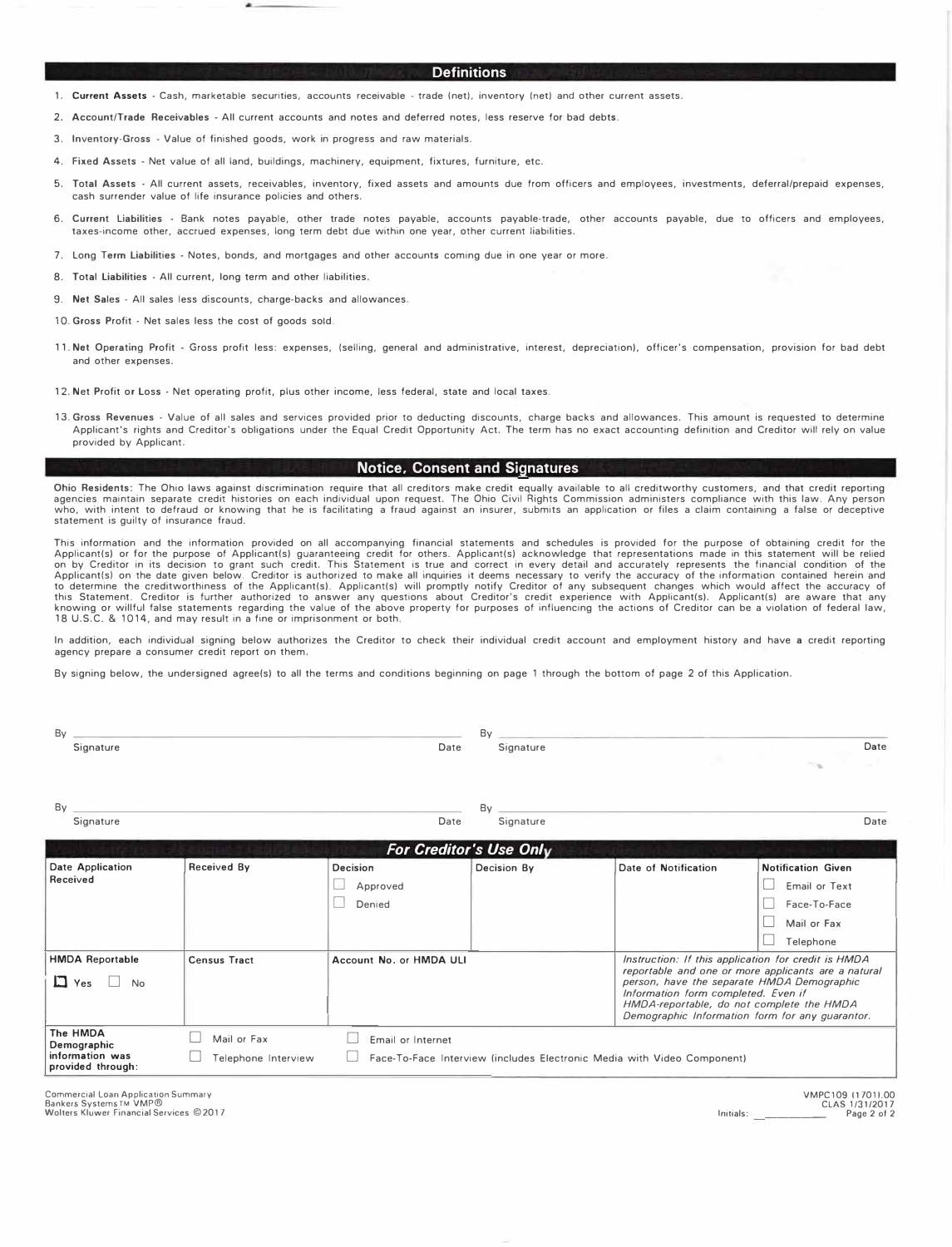| Regulation B Notice of Intent to Apply for Joint Credit |  |
|---------------------------------------------------------|--|
|---------------------------------------------------------|--|

Applicant

|  | Lender |  |
|--|--------|--|
|  |        |  |

LEGENDS BANK 200 EAST MAIIN ST PO BOX 888 LINN, MO 65051

## **Notice**

We intend to apply for joint credit.

## **Acknowledgment**

By signing below, we acknowledge the intention to apply for joint credit on today's date

 $x$  and  $x$  and  $x$  and  $x$  and  $x$  and  $x$  and  $x$  and  $x$  and  $x$  and  $x$  and  $x$  and  $x$  and  $x$  and  $x$  and  $x$  and  $x$  and  $x$  and  $x$  and  $x$  and  $x$  and  $x$  and  $x$  and  $x$  and  $x$  and  $x$  and  $x$  and  $x$  and  $x$  a x

 $x \overline{)}$ 

x

| Date              |  |  |  |
|-------------------|--|--|--|
| Account<br>Number |  |  |  |
|                   |  |  |  |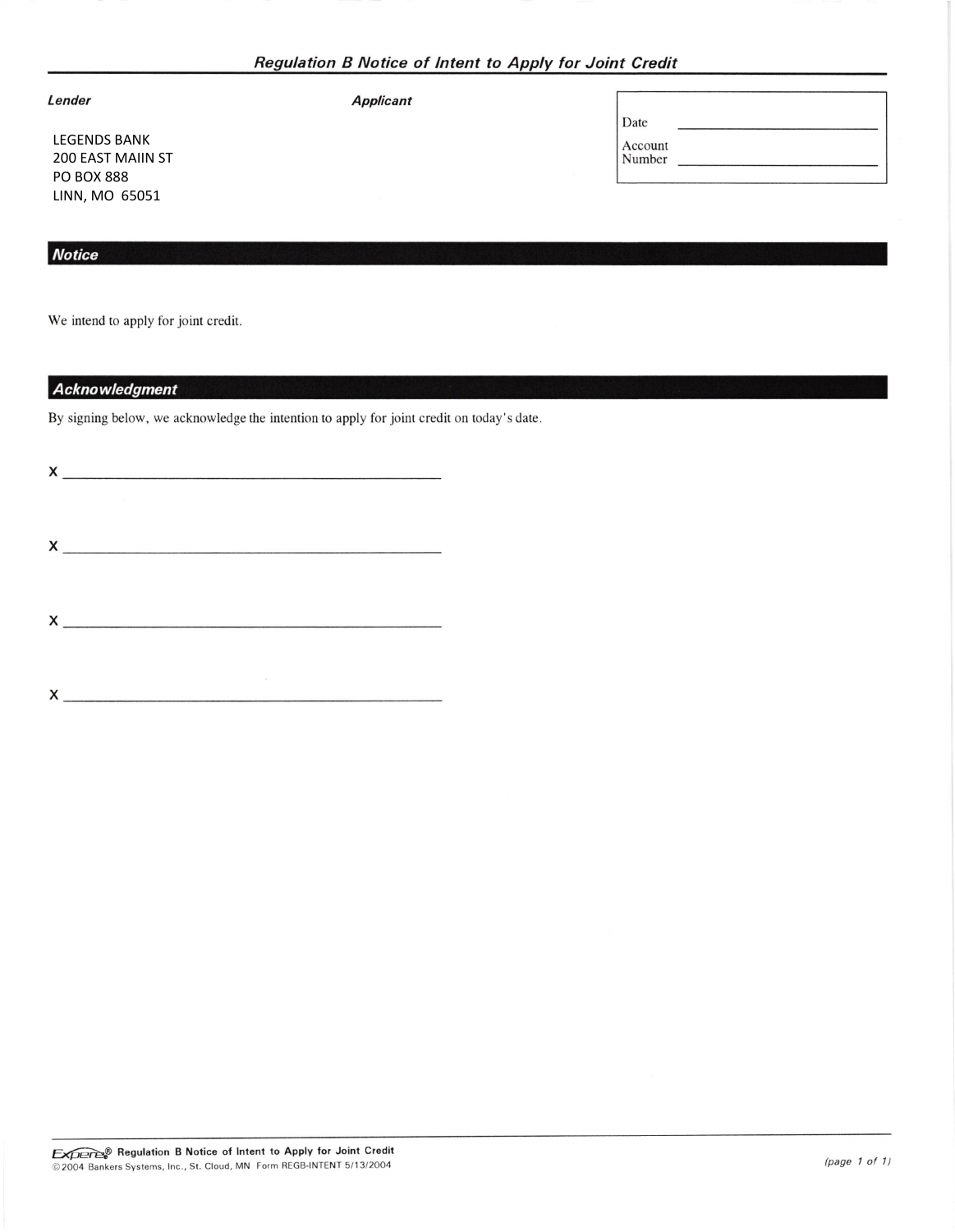**Demographic Information Addendum for Primary Borrower.** This section asks about your ethnicity, sex, and race.

# **Demographic Information of Borrower**

**The purpose of collecting this information** is to help ensure that all applicants are treated fairly and that the housing needs of communities and neighborhoods are being fulfilled. For residential mortgage lending, Federal law requires that we ask applicants for their demographic information (ethnicity, sex, and race) in order to monitor our compliance with equal credit opportunity, fair housing, and home mortgage disclosure laws. You are not required to provide this information, but are encouraged to do so. You may select one or more designations for "Ethnicity" and one or more designations for "Race." **The law provides that we may not discriminate** on the basis of this information, or on whether you choose to provide it. However, if you choose not to provide the information and you have made this application in person, Federal regulations require us to note your ethnicity, sex, and race on the basis of visual observation or surname. The law also provides that we may not discriminate on the basis of age or marital status information you provide in this application. If you do not wish to provide some or all of this information, please check below.

| Ethnicity: Check one or more                                                                                                                                                                                                                                                | Race: Check one or more                                                                                                                                                                                                                             |  |  |
|-----------------------------------------------------------------------------------------------------------------------------------------------------------------------------------------------------------------------------------------------------------------------------|-----------------------------------------------------------------------------------------------------------------------------------------------------------------------------------------------------------------------------------------------------|--|--|
| Hispanic or Latino<br>$\Box$ Mexican $\Box$ Puerto Rican $\Box$ Cuban<br>Other Hispanic or Latino - Print origin:                                                                                                                                                           | American Indian or Alaska Native - Print name of enrolled or<br>principal tribe:                                                                                                                                                                    |  |  |
| For example: Argentinean, Colombian, Dominican,<br>Nicaraguan, Salvadoran, Spaniard, and so on.<br>Not Hispanic or Latino<br>I do not wish to provide this information<br>Sex                                                                                               | Asian<br>Asian Indian Chinese Filipino<br>Korean<br>$L$ Vietnamese<br>$\Box$ Japanese<br>$\Box$ Other Asian - Print race:                                                                                                                           |  |  |
| $\Box$ Female<br>$\Box$ Male<br>$\Box$ I do not wish to provide this information                                                                                                                                                                                            | For example: Hmong, Laotian, Thai, Pakistani,<br>Cambodian, and so on.<br>Black or African American<br>Native Hawaiian or Other Pacific Islander<br>□ Native Hawaiian □ Guamanian or □ Samoan<br>Chamorro<br>  Other Pacific Islander - Print race: |  |  |
|                                                                                                                                                                                                                                                                             |                                                                                                                                                                                                                                                     |  |  |
|                                                                                                                                                                                                                                                                             | For example: Fijian, Tongan, and so on.<br>  White<br>$\Box$ I do not wish to provide this information                                                                                                                                              |  |  |
| To Be Completed by Financial Institution (for application taken in person):                                                                                                                                                                                                 |                                                                                                                                                                                                                                                     |  |  |
| Was the ethnicity of the Borrower collected on the basis of visual observation or surname?<br>Was the sex of the Borrower collected on the basis of visual observation or surname?<br>Was the race of the Borrower collected on the basis of visual observation or surname? | <b>YES</b><br><b>NO</b><br><b>YES</b><br><b>NO</b><br>l I yes<br><b>NO</b>                                                                                                                                                                          |  |  |
| The Demographic Information was provided through:                                                                                                                                                                                                                           |                                                                                                                                                                                                                                                     |  |  |
| Face-to-Face Interview<br>(includes Electronic Media w/Video Component)                                                                                                                                                                                                     | $\Box$ Telephone Interview $\Box$ Fax or Mail<br>  Email or Internet                                                                                                                                                                                |  |  |
| <b>Borrower Name:</b>                                                                                                                                                                                                                                                       |                                                                                                                                                                                                                                                     |  |  |
| Uniform Residential Loan Application-DemographicInformation Addendum<br>Freddie Mac Form 65 · Fannie Mae Form 1003<br>Bankers Systems™ VMP®                                                                                                                                 | <b>Revised 09/2017</b><br>VMP1602 (1710).00                                                                                                                                                                                                         |  |  |

Page 1 of 1

Wolters Kluwer Financial Services